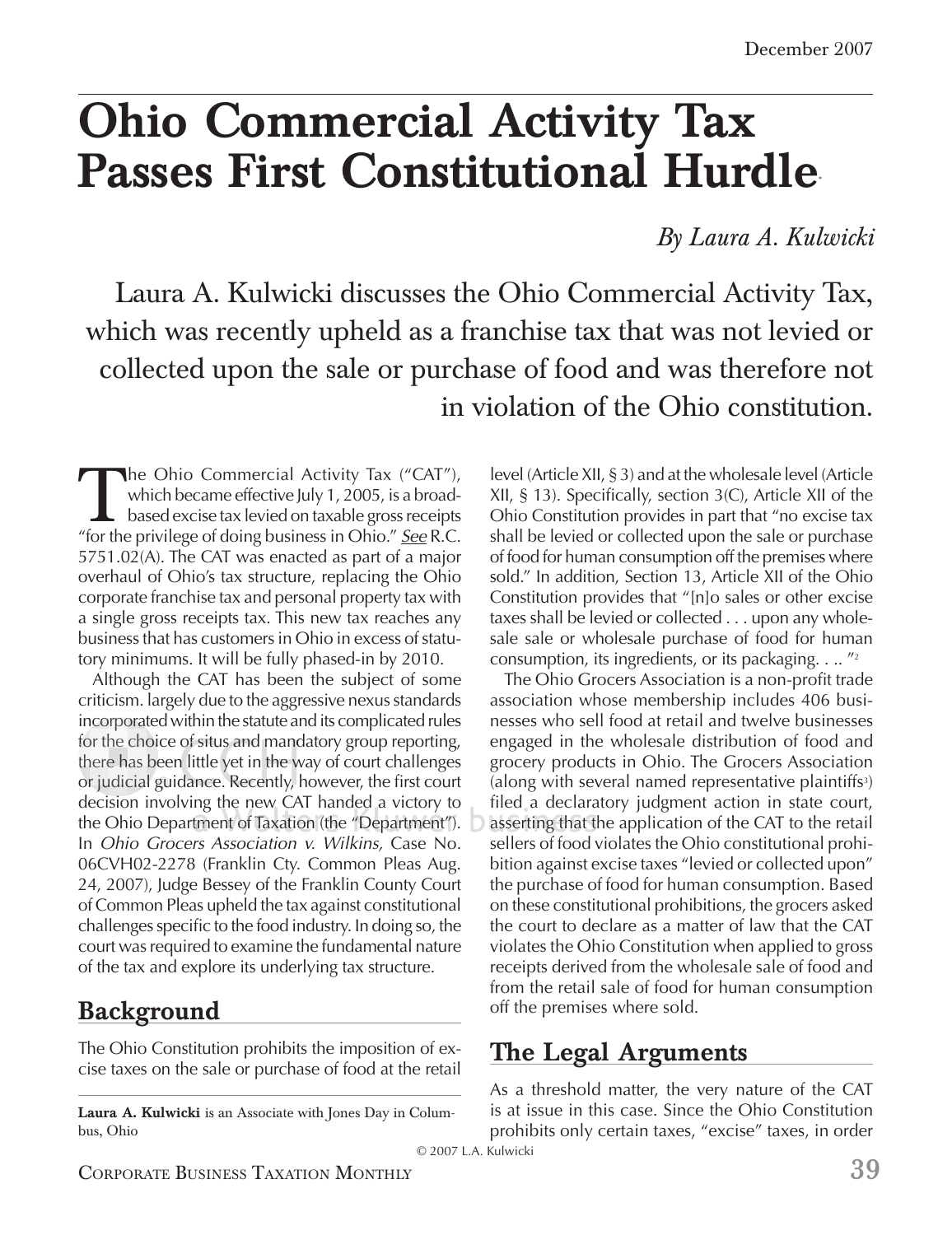What the Department failed to convincingly articulate, however, is why this distinction between franchise taxes and excise taxes was relevant to the constitutional analysis.

to prevail, the grocers must first show that the CAT is indeed an excise tax. Secondly, that excise tax must be "levied or collected upon the sale or purchase of" protected food or food-related items.

#### **Excise Tax**

The grocers argued that the CAT is clearly an excise tax. In doing so, they relied on a long line of Ohio Supreme Court cases which define excise taxes as a tax "imposed on the performance of an act, the engaging

in an occupation, or the enjoyment of a privilege." Inasmuch as the CAT statutes themselves describe the CAT as a levy "for the privilege of doing business in this state," it seemed clear that the CAT should be considered an excise

tax for purposes of the constitutional analysis.

The Department argued that because the CAT is imposed on the privilege of conducting business in the State of Ohio, it is a "franchise tax" and not an excise tax. What the Department failed to convincingly articulate, however, is why this distinction between franchise taxes and excise taxes was relevant to the constitutional analysis. The Department did not distinguish the body of cases cited by the grocers that expressly held that taxes imposed on the privilege of doing business, including franchise taxes, are types of excise taxes. Most authorities in other jurisdictions f t treat franchise taxes as a form of excise taxes.

#### **"Levied On the Sale or Purchase" of Food ale o**

As to the second element, the Department maintained  $\;\supset\;$  tax, i that the tax was not "levied on" the sale of food. Although food sales served as the *measure* of the tax, the Department argued, the tax was not actually *imposed on* the sale of food. The Department reasoned that only "transactional" taxes are prohibited by the Constitution, despite the fact that the word "transaction" appears nowhere in the constitutional language. Relying on expert testimony, the Department then went on to delineate all the differences between sales taxes and gross receipts taxes, concluding that since the CAT is not a traditional sales tax, it is not barred by the Constitution.

The grocers relied instead on the actual operational effect of the CAT. They asserted that the CAT, for all practical and economical purposes, is state tax statute must be examined by its operation and effect, the plaintiffs argued that the State cannot avoid the constitutional prohibition in this case merely by labeling the tax a privilege tax "measured by" gross receipts. The plaintiffs also supplied expert testimony on this point to show that even though the CAT is ostensibly imposed on the privilege of doing business in the state, it is also *levied on* gross receipts from the sale of

levied on the sale or purchase of food. Because a

food. The grocers point out that for every dollar of food sold in Ohio, a corresponding commercial activity tax is owed. Thus, it operates like a sales tax in practical impact and operation.

Ohio's Constitution

prohibits all excise taxes levied upon the purchase or sale of food, not just "traditional" sales taxes. Therefore, the Department's attempt to distinguish the CAT from a traditional sales tax, like its franchise tax arguments, is not constitutionally compelling. In practical effect and operation, the CAT is levied "on" the sale of food and thus is inconsistent with the Ohio Constitution.

### **Court Upholds the Tax**

Although the court agreed with the grocers regarding the nature of the CAT, Judge Bessey nevertheless ruled that the CAT did not run afoul of the Ohio Constitution. First, the court held that the CAT is a franchise tax, which is a type of excise C tax, imposed on the privilege of doing business in mposed o Ohio. However, the court found that even though the CAT is an excise tax, the constitutional prohibitions against excise taxes on food did not apply because the CAT is not "levied or collected upon the sale or purchase of food." In doing so, the court adopted an unduly constricted reading of the constitutional provisions at issue and overlooked the need to analyze the nature of the tax by virtue of its effect rather than its label.

In essence, the court adopted the Department's "transactional" theory in its entirety. The court found that even though the CAT is measured by a taxpayer's gross receipts, which may include receipts from the sale or purchase of food, it is not a transactional tax on the purchase or sale of food. Because the